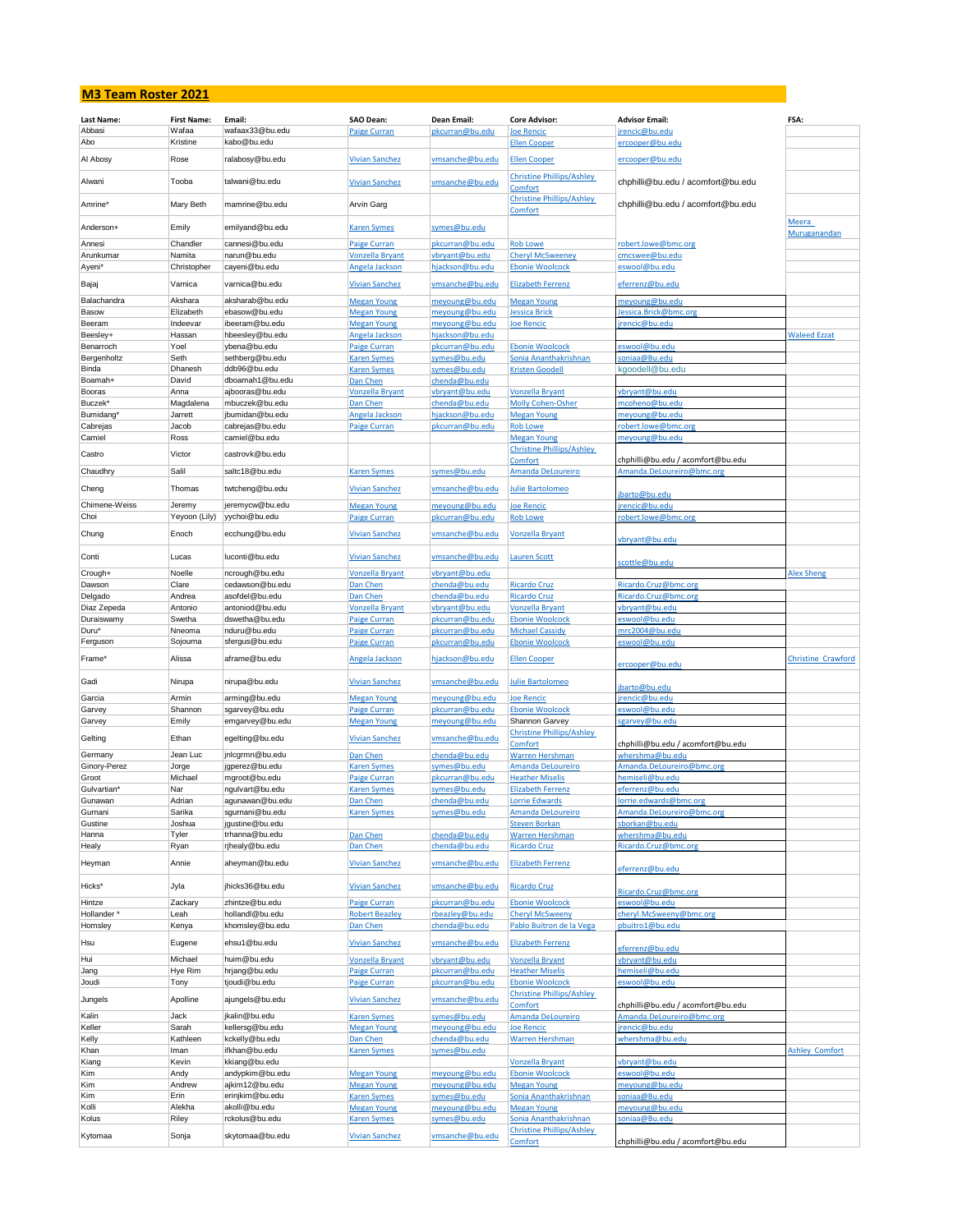| LaBossier         | Natalie       | nlaboss@bu.edu                    | Dan Chen                                     | chenda@bu.edu                  | <b>Warren Hershman</b>                           | whershma@bu.edu                   |                      |
|-------------------|---------------|-----------------------------------|----------------------------------------------|--------------------------------|--------------------------------------------------|-----------------------------------|----------------------|
| Lafond            | Danielle      | dlafond@bu.edu                    | <b>Megan Young</b>                           | meyoung@bu.edu                 | <b>Megan Young</b>                               | meyoung@bu.edu                    |                      |
|                   |               |                                   |                                              |                                |                                                  |                                   |                      |
| Lavanier+         | Stephen       | lavanier@bu.edu                   | Paige Curran                                 | pkcurran@bu.edu                |                                                  |                                   | Seroos Salavati      |
| Lawrence          | Kyle          | kwlawren@bu.edu                   | Dan Chen                                     | chenda@bu.edu                  | <b>Lorrie Edwards</b>                            | lorrie.edwards@bmc.org            |                      |
| Lee               | Joyce         | jcylee@bu.edu                     | Dan Chen                                     | chenda@bu.edu                  | <b>Ellen Cooper</b>                              | ercooper@bu.edu                   |                      |
|                   |               |                                   |                                              |                                |                                                  |                                   |                      |
| Lee'              | Michelle      | msl22@bu.edu                      | <b>Paige Curran</b>                          | pkcurran@bu.edu                | <b>David Coleman</b>                             | colemand@bu.edu                   |                      |
| Li                | Songjun       | swli@bu.edu                       |                                              |                                | <b>Ellen Cooper</b>                              | ercooper@bu.edu                   |                      |
| Li                | Lu (Sophie)   | sophielu@bu.edu                   | <b>Paige Curran</b>                          | pkcurran@bu.edu                | <b>Heather Miselis</b>                           | hemiseli@bu.edu                   |                      |
|                   |               |                                   |                                              |                                |                                                  |                                   |                      |
| Lin               | Yue           | yuelin@bu.edu                     | <b>Karen Symes</b>                           | symes@bu.edu                   | <b>Kristen Goodell</b>                           | kgoodell@bu.edu                   |                      |
| Lindell           | Berit         | blindell@bu.edu                   | <b>Vonzella Bryant</b>                       | vbryant@bu.edu                 | <b>Vonzella Bryant</b>                           | vbrvant@bu.edu                    |                      |
|                   |               |                                   |                                              |                                |                                                  | pbuitro1@bu.edu                   |                      |
| Lingo             | Veronica      | vlingo@bu.edu                     | Dan Chen                                     | chenda@bu.edu                  | Pablo Buitron de la Vega                         |                                   |                      |
| Lock              | Ying Jie      | yjlock@bu.edu                     |                                              |                                | <b>Julie Bartolomeo</b>                          | jbarto@bu.edu                     |                      |
|                   |               |                                   |                                              |                                | <b>Christine Phillips/Ashley</b>                 |                                   |                      |
| Logan             | Connor        | cmlogan@bu.edu                    | <b>Vivian Sanchez</b>                        | vmsanche@bu.edu                |                                                  |                                   |                      |
|                   |               |                                   |                                              |                                | Comfort                                          | chphilli@bu.edu / acomfort@bu.edu |                      |
| Lopez             | Natalia       | natlpz@bu.edu                     | Dan Chen                                     | chenda@bu.edu                  | Lorrie Edwards                                   | orrie.edwards@bmc.org             |                      |
| Lu                | Frederick     | fqlu@bu.edu                       | <b>Megan Young</b>                           | meyoung@bu.edu                 | <b>Joe Rencic</b>                                | jrencic@bu.edu                    |                      |
|                   |               |                                   |                                              |                                |                                                  |                                   |                      |
| Lumelsky          | David         | lumelsky@bu.edu                   | <b>Karen Symes</b>                           | symes@bu.edu                   | <b>Kristen Goodell</b>                           | kgoodell@bu.edu                   |                      |
| Manjaly           | Priya         | pmanjaly@bu.edu                   | <b>Megan Young</b>                           | meyoung@bu.edu                 | <b>Jessica Brick</b>                             | Jessica.Brick@bmc.org             |                      |
| Manokaran         | Krishanth     | kmano@bu.edu                      | <b>Karen Symes</b>                           | symes@bu.edu                   | Sonia Ananthakrishnan                            | soniaa@Bu.edu                     |                      |
|                   |               |                                   |                                              |                                |                                                  |                                   |                      |
| Matta             | Punit         | pmatta01@bu.edu                   | <b>Megan Young</b>                           | meyoung@bu.edu                 | <b>Jessica Brick</b>                             | Jessica.Brick@bmc.org             |                      |
| Mazeres           | Marin         | mmazeres@bu.edu                   | <b>Vonzella Bryant</b>                       | vbryant@bu.edu                 | <b>Cheryl McSweeney</b>                          | cmcswee@bu.edu                    |                      |
| McLean            | Ziyad         | ziyadm@bu.edu                     |                                              |                                | <b>Heather Miselis</b>                           | hemiseli@bu.edu                   |                      |
|                   |               |                                   | <b>Paige Curran</b>                          | pkcurran@bu.edu                |                                                  |                                   |                      |
| Mekkat            | Arya          | amekkat@bu.edu                    | <b>Vonzella Bryant</b>                       | vbryant@bu.edu                 | <b>Vonzella Bryant</b>                           | vbryant@bu.edu                    |                      |
|                   |               |                                   |                                              |                                |                                                  |                                   |                      |
| Miller+           | Matthew       | mattmill@bu.edu                   | <b>Vivian Sanchez</b>                        | vmsanche@bu.edu                |                                                  |                                   | <b>Anand Devaiah</b> |
|                   |               |                                   |                                              |                                |                                                  |                                   |                      |
| Mithal            | Aditya        | amithal1@bu.edu                   |                                              |                                | <b>Ebonie Woolcock</b>                           | eswool@bu.edu                     |                      |
|                   |               |                                   |                                              |                                |                                                  |                                   |                      |
| Mojziszek         | Kirsten       | kmojzisz@bu.edu                   | <b>Vivian Sanchez</b>                        | vmsanche@bu.edu                | <b>Elizabeth Ferrenz</b>                         |                                   |                      |
|                   |               |                                   |                                              |                                |                                                  | eferrenz@bu.edu                   |                      |
| Moore             | William       | wtmoore@bu.edu                    | <b>Vonzella Bryant</b>                       | vbryant@bu.edu                 | <b>Lauren Scott</b>                              | scottle@bu.edu                    |                      |
| Moura             | Steven        | smoura1@bu.edu                    | <b>Vonzella Bryant</b>                       | vbryant@bu.edu                 | <b>Vonzella Bryant</b>                           | vbryant@bu.edu                    |                      |
|                   |               |                                   |                                              |                                |                                                  |                                   |                      |
| Naimi             | Bita          | bnaimi@bu.edu                     | <b>Karen Symes</b>                           | symes@bu.edu                   | <b>Kristen Goodell</b>                           | kgoodell@bu.edu                   |                      |
| Narvaez Pereyra   | Maria         | narvaezm@bu.edu                   | Dan Chen                                     | chenda@bu.edu                  | <b>Ricardo Cruz</b>                              | Ricardo.Cruz@bmc.org              |                      |
| Nazareth          | Brian         | bnaz@bu.edu                       | Dan Chen                                     | chenda@bu.edu                  | Pablo Buitron de la Vega                         | pbuitro1@bu.edu                   |                      |
|                   |               |                                   |                                              |                                |                                                  |                                   |                      |
| Ng                | Tin Yee       | nng@bu.edu                        | <b>Karen Symes</b>                           | symes@bu.edu                   | <b>Amanda DeLoureiro</b>                         | Amanda.DeLoureiro@bmc.org         |                      |
|                   | (Natasha)     |                                   |                                              |                                |                                                  |                                   |                      |
| Nguyen+           | My My         | mymytn@bu.edu                     | <b>Karen Symes</b>                           | symes@bu.edu                   |                                                  |                                   | LaKedra Pam          |
| Noyes             | Christopher   | cnoyes@bu.edu                     | <b>Megan Young</b>                           | meyoung@bu.edu                 | <b>Jessica Brick</b>                             | Jessica.Brick@bmc.org             |                      |
|                   |               |                                   |                                              |                                |                                                  |                                   |                      |
| Oh                | Eric          | ericoh@bu.edu                     | <b>Vonzella Bryant</b>                       | vbryant@bu.edu                 | <b>Lauren Scott</b>                              | scottle@bu.edu                    |                      |
| Olson+            | Abigael       | abigaelo@bu.edu                   | <b>Vonzella Bryant</b>                       | vbryant@bu.edu                 |                                                  |                                   | Abigael Olson        |
|                   |               |                                   |                                              |                                |                                                  |                                   |                      |
| O'Shea            | Thomas        | tfoshea@bu.edu                    | <b>Vivian Sanchez</b>                        | vmsanche@bu.edu                | <b>Julie Bartolomeo</b>                          |                                   |                      |
|                   |               |                                   |                                              |                                |                                                  | barto@bu.edu                      |                      |
| Ouchi             | Hideyasu      | houchi@bu.edu                     | <b>Paige Curran</b>                          | pkcurran@bu.edu                | <b>Rob Lowe</b>                                  | robert.lowe@bmc.org               |                      |
| Park              | Justin        | jjgpark@bu.edu                    | Dan Chen                                     | chenda@bu.edu                  | <b>Ricardo Cruz</b>                              | Ricardo.Cruz@bmc.org              |                      |
|                   |               |                                   |                                              |                                |                                                  |                                   |                      |
| Patel             | Ravi          | ravi96pa@bu.edu                   | <b>Vonzella Bryant</b>                       | vbryant@bu.edu                 | <b>Cheryl McSweeney</b>                          | cmcswee@bu.edu                    |                      |
|                   |               |                                   |                                              |                                |                                                  |                                   |                      |
| Pavesi            | Flaminio      | fpavesi@bu.edu                    | <b>Vivian Sanchez</b>                        | vmsanche@bu.edu                | <b>Ellen Cooper</b>                              | ercooper@bu.edu                   |                      |
|                   |               |                                   |                                              |                                |                                                  |                                   |                      |
|                   | Van           | vhpham@bu.edu                     | <b>Karen Symes</b>                           | symes@bu.edu                   | Amanda DeLoureiro                                | Amanda.DeLoureiro@bmc.org         |                      |
| Pham              |               |                                   |                                              |                                |                                                  |                                   |                      |
| Prakash           | Yash          | yash97@bu.edu                     |                                              |                                |                                                  |                                   |                      |
|                   |               |                                   | Paige Curran                                 | pkcurran@bu.edu                | <b>Rob Lowe</b>                                  | robert.lowe@bmc.org               |                      |
| Pydi              | Aneesha       | aneeshap@bu.edu                   | <b>Karen Symes</b>                           | symes@bu.edu                   | Sonia Ananthakrishnan                            | soniaa@Bu.edu                     |                      |
| Rathod            | Sonali        | srathod@bu.edu                    | <b>Karen Symes</b>                           | symes@bu.edu                   | <b>Kristen Goodell</b>                           | kgoodell@bu.edu                   |                      |
|                   |               |                                   |                                              |                                |                                                  |                                   |                      |
| Reahl             | George        | greahl@bu.edu                     | <b>Vivian Sanchez</b>                        | vmsanche@bu.edu                | <b>Elizabeth Ferrenz</b>                         |                                   |                      |
|                   |               |                                   |                                              |                                |                                                  | eferrenz@bu.edu                   |                      |
| Regenbogen+       | Ilana         | regenboi@bu.edu                   | <b>Paige Curran</b>                          | pkcurran@bu.edu                |                                                  |                                   | llana Regenbogen     |
| Richards+         |               |                                   |                                              |                                |                                                  |                                   |                      |
|                   | Phillip       | pqrichar@bu.edu                   | Paige Curran                                 | pkcurran@bu.edu                |                                                  |                                   | Alik Farber          |
| Rocha             | Marina        | mrocha@bu.edu                     | <b>Karen Symes</b>                           | symes@bu.edu                   | Sonia Ananthakrishnan                            | soniaa@Bu.edu                     |                      |
| Rosales           | Victoria      | rosalesv@bu.edu                   | Dan Chen                                     | chenda@bu.edu                  | <b>Warren Hershman</b>                           | whershma@bu.edu                   |                      |
|                   |               |                                   |                                              |                                |                                                  |                                   |                      |
| Rotrosen          | Elizabeth     | etr7@bu.edu                       |                                              |                                | <b>Jessica Brick</b>                             | Jessica.Brick@bmc.org             |                      |
| Rubin             | Batsheva      | reichb@bu.edu                     | <b>Megan Young</b>                           | meyoung@bu.edu                 | <b>Megan Young</b>                               | meyoung@bu.edu                    |                      |
|                   |               |                                   |                                              |                                |                                                  |                                   |                      |
| Ryll+             | Lucia         | luryll@bu.edu                     | <b>Vivian Sanchez</b>                        | vmsanche@bu.edu                |                                                  |                                   | <b>Waleed Ezzat</b>  |
|                   |               |                                   |                                              |                                |                                                  |                                   |                      |
| Sabuhi            | Wali          | wsabuhi@bu.edu                    | Dan Chen                                     | chenda@bu.edu                  | <b>Warren Hershman</b>                           | <u>whershma@bu.edu</u>            |                      |
| Samineni          | Aneesh        | samineni@bu.edu                   | <b>Vonzella Bryant</b>                       | vhrvant@hu.edu                 | <b>Lauren Scott</b>                              | uhe ud@elttops                    |                      |
|                   |               |                                   |                                              |                                |                                                  |                                   |                      |
| Sanchez*+         | Stephanie     | scsanch@bu.edu                    | Paige Curran                                 | pkcurran@bu.edu                |                                                  |                                   | Lisa Shen            |
|                   |               |                                   |                                              |                                |                                                  |                                   |                      |
| Satishchandra     | Divya         | dsatish@bu.edu                    | <b>Vivian Sanchez</b>                        | vmsanche@bu.edu                | <b>Julie Bartolomeo</b>                          | jbarto@bu.edu                     |                      |
| Schaeffer         | Tyler         | schaefft@bu.edu                   | <b>Paige Curran</b>                          | pkcurran@bu.edu                | <b>Rob Lowe</b>                                  | robert.lowe@bmc.org               |                      |
|                   |               |                                   |                                              |                                |                                                  |                                   |                      |
| Schemm            | Jeffrey       | jschemm@bu.edu                    | <b>Megan Young</b>                           | meyoung@bu.edu                 | <b>Jessica Brick</b>                             | Jessica.Brick@bmc.org             |                      |
| Shah              | Madhura       | mshah56@bu.edu                    | Paige Curran                                 | pkcurran@bu.edu                | <b>Rob Lowe</b>                                  | robert.lowe@bmc.org               |                      |
|                   |               |                                   |                                              |                                |                                                  |                                   |                      |
| Shetty            | Rohan         | rohans13@bu.edu                   | Dan Chen                                     | chenda@bu.edu                  | <b>Warren Hershman</b>                           | whershma@bu.edu                   |                      |
| Shin              | Abraham       | abshin@bu.edu                     | <b>Megan Young</b>                           | meyoung@bu.edu                 | <b>Megan Young</b>                               | meyoung@bu.edu                    |                      |
|                   |               |                                   |                                              |                                |                                                  |                                   |                      |
| Shin              | Grace         | gshin98@bu.edu                    | <b>Vivian Sanchez</b>                        | vmsanche@bu.edu                | <b>Vonzella Bryant</b>                           |                                   |                      |
|                   |               |                                   |                                              |                                |                                                  | vbryant@bu.edu                    |                      |
| Sileo             | Nicole        | nsileo@bu.edu                     | Paige Curran                                 | pkcurran@bu.edu                | <b>Heather Miselis</b>                           | hemiseli@bu.edu                   |                      |
| Singh             | Rishabh       | rishabhk@bu.edu                   | <b>Paige Curran</b>                          | pkcurran@bu.edu                | <b>Heather Miselis</b>                           | hemiseli@bu.edu                   |                      |
| Siu+              | Justin        | jsiu@bu.edu                       | <b>Megan Young</b>                           | meyoung@bu.edu                 |                                                  |                                   | Justin Siu           |
|                   |               |                                   |                                              |                                |                                                  |                                   |                      |
| Snyder            | Austin        | acsnyder@bu.edu                   | <b>Karen Symes</b>                           | symes@bu.edu                   | <b>Kristen Goodell</b>                           | kgoodell@bu.edu                   |                      |
| Sosa*             | Alejandro     | aes140@bu.edu                     | <b>Karen Symes</b>                           | symes@bu.edu                   | Nanette Harvey                                   |                                   |                      |
|                   |               |                                   |                                              |                                |                                                  |                                   |                      |
| Sosa-Ebert        | Allan         | gabose24@bu.edu                   | <b>Vivian Sanchez</b>                        | vmsanche@bu.edu                | <b>Elizabeth Ferrenz</b>                         |                                   |                      |
|                   |               |                                   |                                              |                                |                                                  | eferrenz@bu.edu                   |                      |
| Spihlman          | Allison       | aspihl@bu.edu                     | <b>Megan Young</b>                           | meyoung@bu.edu                 | <b>Jessica Brick</b>                             | Jessica.Brick@bmc.org             |                      |
|                   |               |                                   |                                              |                                |                                                  |                                   |                      |
| Spurlin           | Gervase       | gspurlin@bu.edu                   | <b>Vonzella Bryant</b>                       | vbryant@bu.edu                 | <b>Lauren Scott</b>                              | scottle@bu.edu                    |                      |
| Srivastava        | Akanksha      | asri18@bu.edu                     | <b>Karen Symes</b>                           | symes@bu.edu                   | <b>Kristen Goodell</b>                           | kgoodell@bu.edu                   |                      |
| Stewart           | Madeline      | mstew3@bu.edu                     | <b>Vonzella Bryant</b>                       | vbryant@bu.edu                 | <b>Cheryl McSweeney</b>                          |                                   |                      |
|                   |               |                                   |                                              |                                |                                                  | cmcswee@bu.edu                    |                      |
| Sutherland        | Evan          | esuther@bu.edu                    | Dan Chen                                     | chenda@bu.edu                  | Pablo Buitron de la Vega                         | pbuitro1@bu.edu                   |                      |
| Swain             | David         | dlswain@bu.edu                    |                                              |                                | <b>Ebonie Woolcock</b>                           | eswool@bu.edu                     |                      |
|                   |               |                                   |                                              |                                |                                                  |                                   |                      |
| Sykora            | Chelsea       | csykora@bu.edu                    | <b>Karen Symes</b>                           | symes@bu.edu                   | <b>Kristen Goodell</b>                           | kgoodell@bu.edu                   |                      |
| Tan               | Faisal        | ftan@bu.edu                       | Dan Chen                                     | chenda@bu.edu                  | Lorrie Edwards                                   | lorrie.edwards@bmc.org            |                      |
|                   |               |                                   |                                              |                                |                                                  |                                   |                      |
| Tran              | Dominic       | dominict@bu.edu                   | <b>Vivian Sanchez</b>                        | vmsanche@bu.edu                | <b>Julie Bartolomeo</b>                          | jbarto@bu.edu                     |                      |
|                   |               |                                   |                                              |                                |                                                  |                                   |                      |
| Trecartin         | Katelyn       | kvt@bu.edu                        |                                              |                                | <b>Kristen Goodell</b>                           | kgoodell@bu.edu                   |                      |
| Trepanowski+      | Nicole        | ntrepano@bu.edu                   | Dan Chen                                     | chenda@bu.edu                  |                                                  |                                   | <b>Lisa Shen</b>     |
|                   |               |                                   |                                              |                                |                                                  |                                   |                      |
| Uminski<br>Urbach | Jake<br>Haley | juminski@bu.edu<br>hurbach@bu.edu | <b>Vonzella Bryant</b><br><b>Karen Symes</b> | vbryant@bu.edu<br>symes@bu.edu | <b>Cheryl McSweeney</b><br>Sonia Ananthakrishnan | cmcswee@bu.edu<br>soniaa@Bu.edu   |                      |